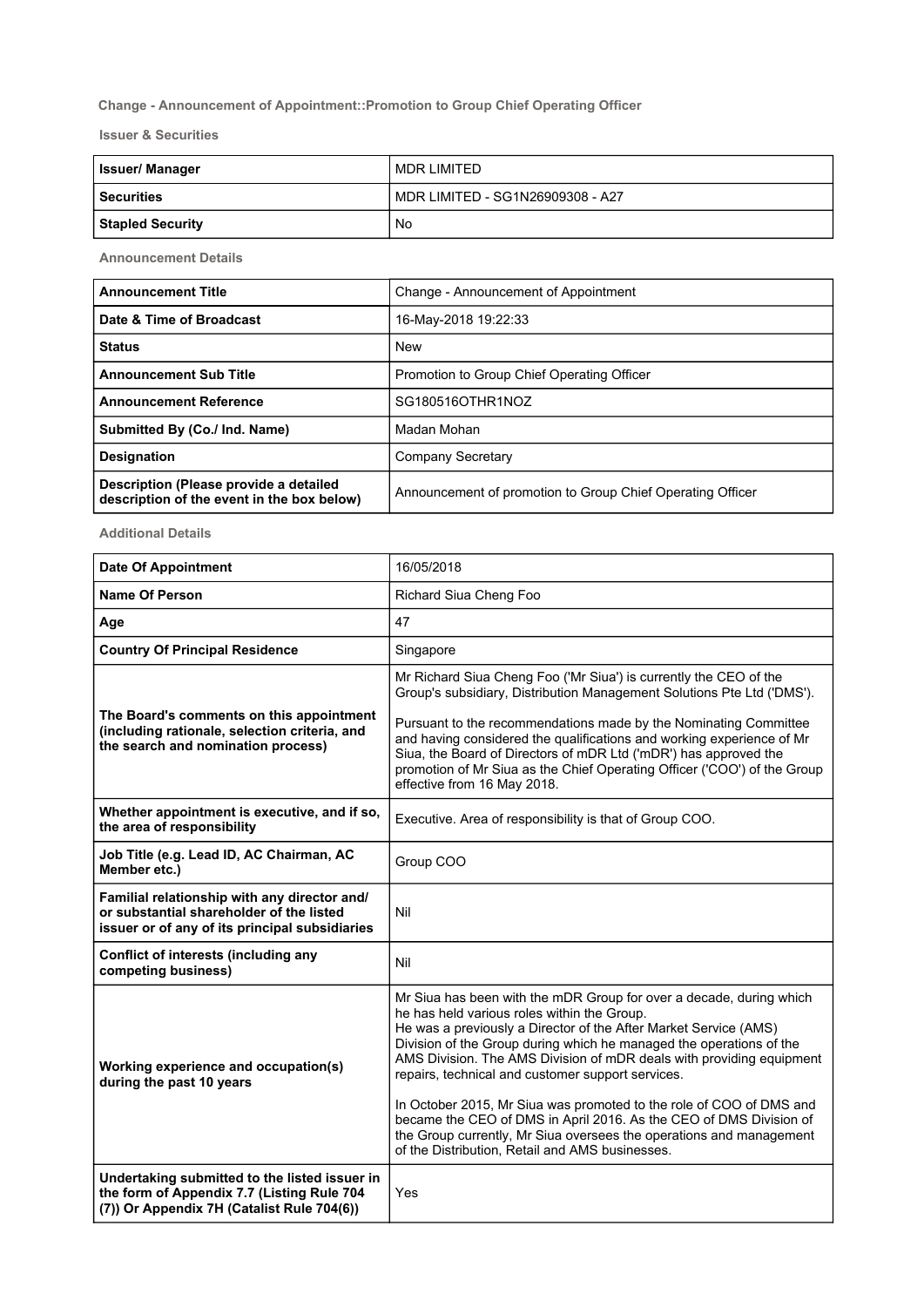| Shareholding interest in the listed issuer<br>and its subsidiaries?                                                                                                                                                                                                                                                                                                                                                                                                                                                                                                                                                                                                                 | Yes                                                                                                                               |  |
|-------------------------------------------------------------------------------------------------------------------------------------------------------------------------------------------------------------------------------------------------------------------------------------------------------------------------------------------------------------------------------------------------------------------------------------------------------------------------------------------------------------------------------------------------------------------------------------------------------------------------------------------------------------------------------------|-----------------------------------------------------------------------------------------------------------------------------------|--|
| <b>Shareholding Details</b>                                                                                                                                                                                                                                                                                                                                                                                                                                                                                                                                                                                                                                                         | 8,003,220 shares of mDR                                                                                                           |  |
| # These fields are not applicable for announcements of appointments pursuant to Listing Rule 704 (9) or Catalist<br>Rule 704 (8).                                                                                                                                                                                                                                                                                                                                                                                                                                                                                                                                                   |                                                                                                                                   |  |
| Past (for the last 5 years)                                                                                                                                                                                                                                                                                                                                                                                                                                                                                                                                                                                                                                                         | Nil                                                                                                                               |  |
| <b>Present</b>                                                                                                                                                                                                                                                                                                                                                                                                                                                                                                                                                                                                                                                                      | A-Mobile Pte Ltd<br>Distribution Management Solutions Pte Ltd<br>HandphoneShop Pte Ltd<br>SDS Pte Ltd<br>3 Mobile Telecom Pte Ltd |  |
| (a) Whether at any time during the last 10<br>years, an application or a petition under any<br>bankruptcy law of any jurisdiction was filed<br>against him or against a partnership of<br>which he was a partner at the time when he<br>was a partner or at any time within 2 years<br>from the date he ceased to be a partner?                                                                                                                                                                                                                                                                                                                                                     | No                                                                                                                                |  |
| (b) Whether at any time during the last 10<br>years, an application or a petition under any<br>law of any jurisdiction was filed against an<br>entity (not being a partnership) of which he<br>was a director or an equivalent person or a<br>key executive, at the time when he was a<br>director or an equivalent person or a key<br>executive of that entity or at any time within<br>2 years from the date he ceased to be a<br>director or an equivalent person or a key<br>executive of that entity, for the winding up or<br>dissolution of that entity or, where that<br>entity is the trustee of a business trust, that<br>business trust, on the ground of<br>insolvency? | No                                                                                                                                |  |
| (c) Whether there is any unsatisfied<br>judgment against him?                                                                                                                                                                                                                                                                                                                                                                                                                                                                                                                                                                                                                       | No                                                                                                                                |  |
| (d) Whether he has ever been convicted of<br>any offence, in Singapore or elsewhere,<br>involving fraud or dishonesty which is<br>punishable with imprisonment, or has been<br>the subject of any criminal proceedings<br>(including any pending criminal proceedings<br>of which he is aware) for such purpose?                                                                                                                                                                                                                                                                                                                                                                    | No                                                                                                                                |  |
| (e) Whether he has ever been convicted of<br>any offence, in Singapore or elsewhere,<br>involving a breach of any law or regulatory<br>requirement that relates to the securities or<br>futures industry in Singapore or elsewhere,<br>or has been the subject of any criminal<br>proceedings (including any pending criminal<br>proceedings of which he is aware) for such<br>breach?                                                                                                                                                                                                                                                                                              | No                                                                                                                                |  |
| (f) Whether at any time during the last 10<br>years, judgment has been entered against<br>him in any civil proceedings in Singapore or<br>elsewhere involving a breach of any law or<br>regulatory requirement that relates to the<br>securities or futures industry in Singapore<br>or elsewhere, or a finding of fraud,<br>misrepresentation or dishonesty on his part,<br>or he has been the subject of any civil<br>proceedings (including any pending civil<br>proceedings of which he is aware) involving<br>an allegation of fraud, misrepresentation or<br>dishonesty on his part?                                                                                          | No                                                                                                                                |  |
|                                                                                                                                                                                                                                                                                                                                                                                                                                                                                                                                                                                                                                                                                     | No                                                                                                                                |  |